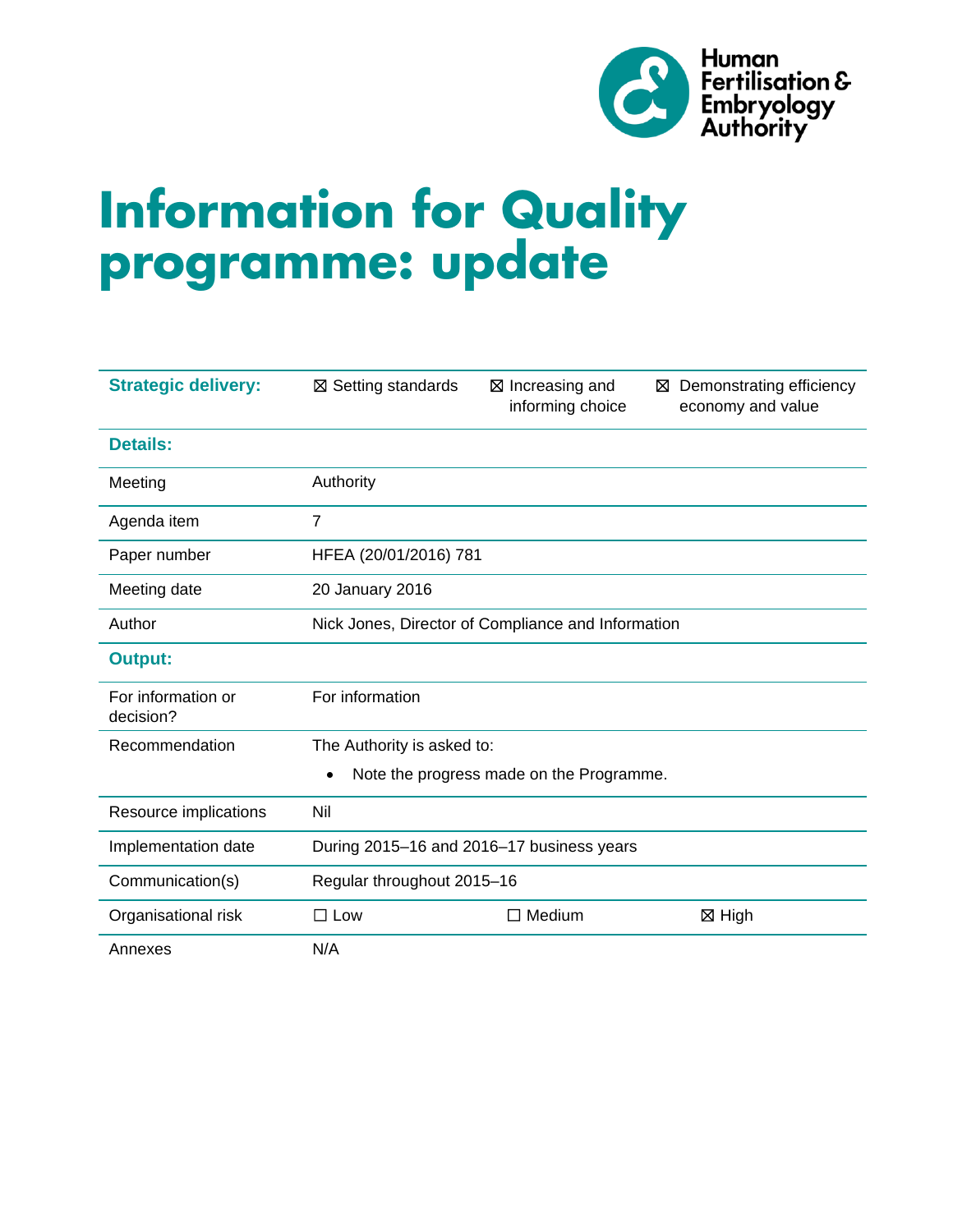### **1. Background**

- **1.1.** The Information for Quality (IfQ) Programme encompasses:
	- The redesign of our website and Choose a Fertility Clinic (CaFC) function
	- The redesign of the 'Clinic Portal' (used for interacting with clinics) and combining it with data submission functionality that is currently provided in our separate EDI (Electronic Data Interchange) system (used by clinics to submit treatment data to the HFEA)
	- A revised dataset and data dictionary which will be submitted for approval by the Standardisation Committee for Care Information (SCCI)
	- A revised Register of treatments, which will include the migration of historical data contained within the existing Register
	- The redesign of our main internal systems that comprise the Authority's Register and supporting IT processes.
- **1.2.** Given the importance of the programme to the achievement of the Authority's strategy, updates on progress are provided to each meeting of the Authority and approval for direction and actions sought.
- **1.3.** This brief paper updates Members on:
	- Update on approvals process to proceed to Beta phase
	- The HFEA annual conference
	- Data migration and data dictionary
	- Revisions to programme timeline
	- Arrangements for programme management

## **2. Update on approval to proceed to 'Beta' phase**

- **2.1.** As members have been previously advised, the externally facing part of the programme cannot formally proceed beyond 'Alpha' (proof-of-concept) stage until approvals in line with Government Digital Service Standards have been granted by the Department of Health (DH).
- **2.2.** The first stage assessment undertaken by the Department of Health Digital Projects team was passed to a high standard. The second stage assessment – to be undertaken by the Government Digital Service (essentially a check on the first stage Departmental process) was scheduled for a panel meeting on 11 January 2016.
- **2.3.** Rather than delay progress, and incur 'downtime costs' and informed by the result of the first stage assessment, the Corporate Management Group agreed with the proposal from the IfQ Programme Board to proceed 'at risk.' An oral update on progress here will be provided at the meeting.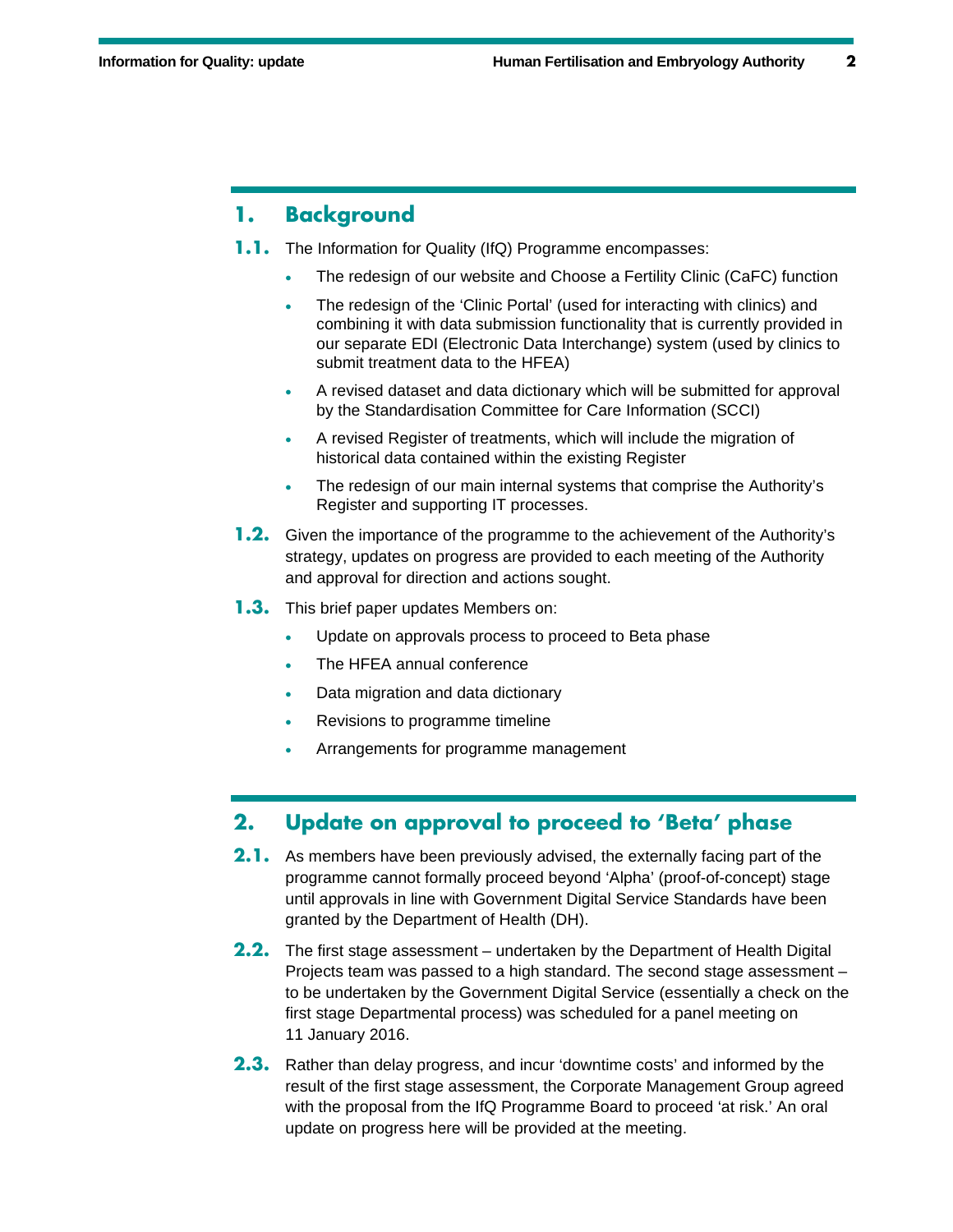#### **3. The HFEA annual conference**

- **3.1.** Building on the proof-of-concept work presented at the last meeting, the teams have already made good progress at the end of last year and the beginning of this year in building a working website and clinic portal (the products).
- **3.2.** A centre-piece of the HFEA conference will be showcasing the progress made and generating a sense of anticipation for the roll-out of the 'beta' version of the products as well as introducing the proposed new data dictionary together with the plans we are making for the data submission part of the clinic portal, following in release 2 (currently scheduled for October 2016).

#### **4. Data migration and data dictionary**

- **4.1.** We have now finalised the extent to which data in the current Register needs to be cleansed (that is with input necessary from clinic staff) such that we can effect a smooth transfer to the new Register (with a different data structure), in line with the HFEA data dictionary.
- **4.2.** Substantial cleansing activity is being undertaken by the Information and IT teams such that the burden placed on clinics to undertake this work has been minimalised.
- **4.3.** That said, the quantum of effort required by some clinics will be material. We are focusing on the work which must be done to enable the migration to take place, and expect this work to take place over the next 3-4 months. We have been communicating with clinics preparing them for this step and we are hopeful that the prospective benefits offered by the new system will act as an incentive. Equally we are realistic about the potential for this not being a popular move.
- **4.4.** Progress has been slower than hoped with exposing the data dictionary (the items of information that we require to be submitted by clinics about treatments) to stakeholders and for accreditation by the Health and Social Care Information Centre. This is becoming a risk to delivery – albeit it becomes critical towards the middle of the year. Members will be asked to sign off the data dictionary at its March meeting.

#### **5. Revisions to programme timeline**

- **5.1.** A detailed (and revised) IfQ Programme Plan was finalised and signed off by the IfQ Programme Board in December 2015, in line with the overall £1.134m agreed by Authority.
- **5.2.** The timeline has been amended and as such the public beta for the website and clinic portal has been pushed back approximately 3 months and 2 months